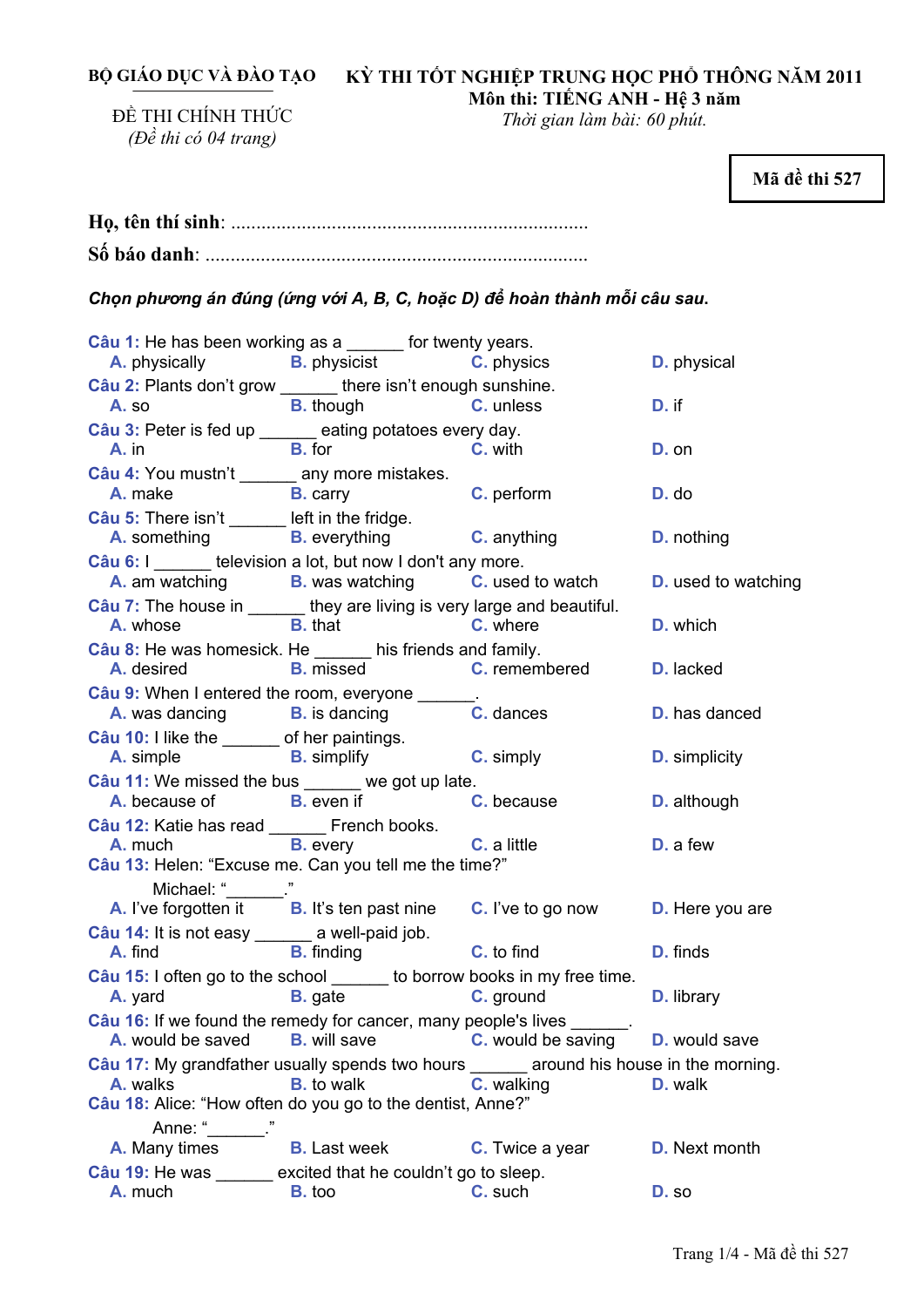| Câu 20: Today, most of the work on the farm by machines.<br>A. did                     | <b>B.</b> is done                       | $C.$ do                                           | <b>D.</b> is doing    |
|----------------------------------------------------------------------------------------|-----------------------------------------|---------------------------------------------------|-----------------------|
| Câu 21: When my parents were away, my grandmother would care of me.                    |                                         |                                                   |                       |
| A. do                                                                                  | <b>B.</b> take                          | C. get                                            | D. make               |
| Câu 22: You'd better ______ to your teacher attentively in class.                      |                                         |                                                   |                       |
| A. listen                                                                              | <b>B.</b> listening <b>C.</b> to listen |                                                   | <b>D.</b> listened    |
| Câu 23: John works much _______ than we do.                                            |                                         |                                                   |                       |
| <b>A.</b> hardest <b>B.</b> harder                                                     |                                         | <b>C.</b> hard                                    | <b>D.</b> more hardly |
| Câu 24: I was really worried ______ my brother because he didn't come home last night. |                                         |                                                   |                       |
| A. at                                                                                  | <b>B.</b> with                          | C. of                                             | D. about              |
| Câu 25: David: "Do you know where there's a telephone box?"                            |                                         |                                                   |                       |
| Maria: " "                                                                             |                                         |                                                   |                       |
| A. It's not a good question to ask me                                                  |                                         | <b>B.</b> There's one at the corner of the street |                       |
| C. Yes, thank you                                                                      |                                         | <b>D.</b> No, I don't have to                     |                       |

## Chon từ (ứng với A, B, C, hoặc D) có phần gạch dưới được phát âm khác với những từ còn lai trong mỗi câu sau.

| Câu 26: A. thick |                   | <b>B.</b> healthy  | C. other    | <b>D.</b> thousand |
|------------------|-------------------|--------------------|-------------|--------------------|
| Câu 27: A. sat   |                   | <b>B.</b> black    | C. cable    | D. cancer          |
| Câu 28: A. chalk |                   | <b>B.</b> mechanic | C. catching | D. cheap           |
|                  | Câu 29: A. talked | <b>B.</b> vanished | C. promised | <b>D.</b> invented |
| Câu 30: A. climb |                   | <b>B.</b> swimming | C. time     | <b>D.</b> climate  |

Chọn phương án (A, B, C, hoặc D) ứng với từ/ cụm từ có gạch dưới cần phải sửa để mỗi câu sau trở thành chính xác.

Câu 31: Do you mind to go out with me to buy some ice creams?  $\overline{A}$ B  $\mathcal{C}$ D Câu 32: Mr. Brown, his picture you saw in the newspaper, lives next door to us.  $\mathsf{A}$  $\mathsf{R}$  $\mathsf{C}$  $\mathsf{D}$ Câu 33: She has got fewer friends in her class now than she has last year.  $\mathsf{B}$  $\mathsf{C}$  $\mathsf{D}$  $\overline{A}$ Câu 34: You had better to learn a foreign language before applying for a job.  $\mathcal{C}$ D A B Câu 35: Most babies will grow up to be as clever than their parents.  $\overline{A}$ B  $\mathsf{C}$  $\mathsf{D}$ Chọn phương án đúng (ứng với A, B, C, hoặc D) để hoàn thành mỗi câu sau.

| Câu 36: Your health won't be improved   |                                              |
|-----------------------------------------|----------------------------------------------|
| A. when taking these tablets            | <b>B.</b> unless you take these pills        |
| C. while these tablets taking           | <b>D.</b> if these pills are taking          |
| Câu 37: My mother was so tired          |                                              |
| A. and the dinner cannot cook           | <b>B.</b> to be cooking the dinner           |
| <b>C.</b> as to cook the dinner         | <b>D.</b> that she could not cook the dinner |
| <b>Câu 38:</b> writing letters to Jill. |                                              |
| A. No more Jack has stopped             | <b>B.</b> Now Jack doesn't want              |
| C. Jack has stopped                     | <b>D.</b> Jack has never                     |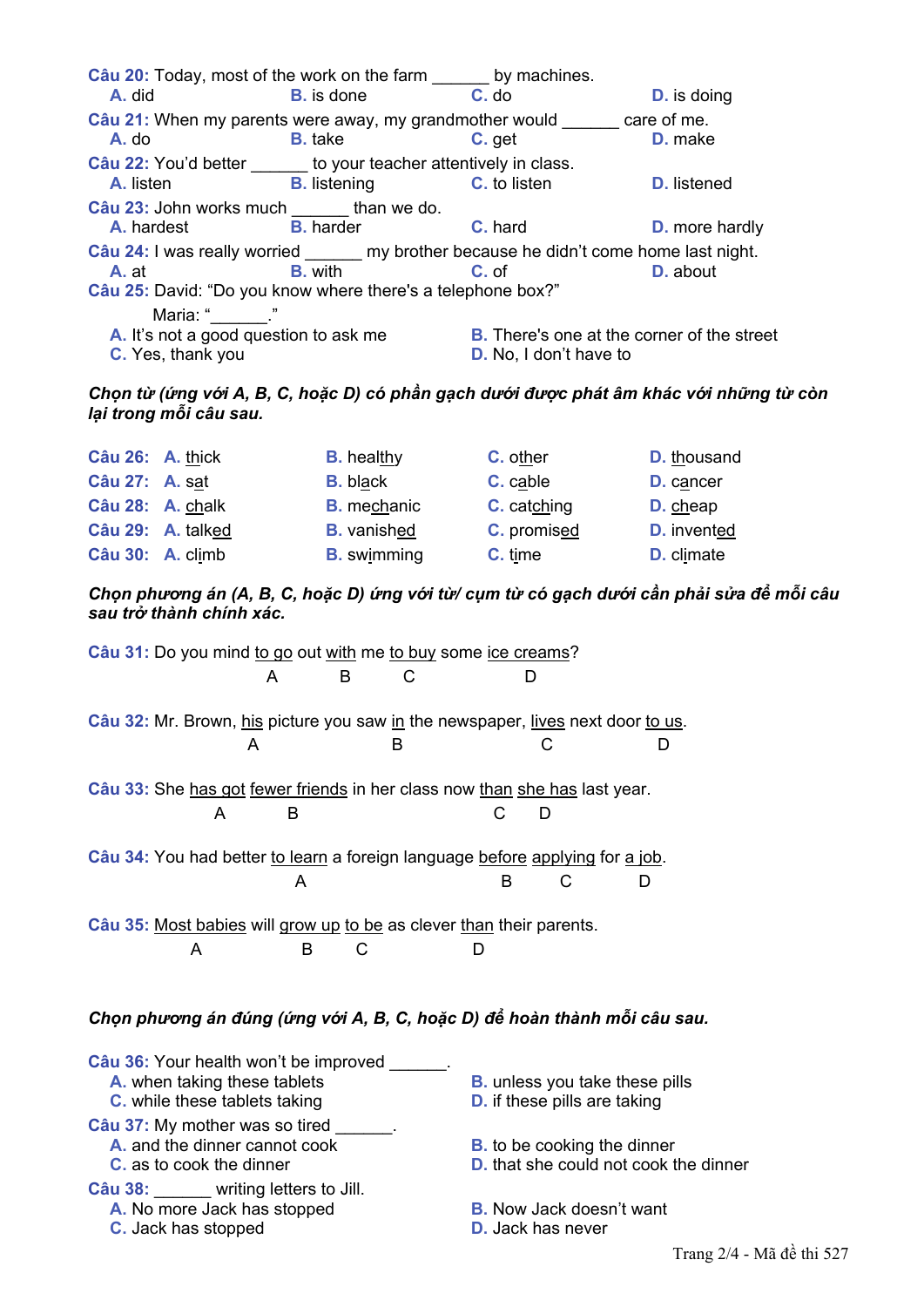Câu 39: If I had enough money,

- A. I will buy a new motorbike
- C. I would buy a new motorbike

Câu 40: What is the name of the man

- A. whose house the burglars broke into
- C. the burglars broke into his house
- **B.** I buy a new motorbike

**D.** I bought a new motorbike

**B.** which house the burglars broke into **D.** his house the burglars broke into

### Đọc kỹ đoạn văn sau trích từ Longman Tests in Context và chon phương án đúng (ứng với A, B. C. hoặc D) cho mỗi chỗ trống từ 41 đến 45.

 $\gamma$ 

Queen Isabella of Spain was born on 22 April 1451. She helped Christopher Columbus and gave him ships and men to sail across the Atlantic Ocean. As a result, Columbus (41) the New World. However, all the ships and men cost less than two parties she gave!

Louis Braille invented a way for the blind to read. This great man was born on 4 January 1809. Another great (42)\_\_\_\_\_\_\_, Thomas Edison, liked reading books written in Braille more than books in normal print, even though he could see perfectly well.

The Norwegian explorer, Roald Amundsen, was born on 16 July 1872. Amundsen was the first man to reach the South Pole. When he set out from Norway, however, everyone thought that he was  $(43)$ his way to the North Pole!

Albert Einstein was born in Germany on 14 March 1879. He was one of the greatest (44) and the most intelligent men in the world. However, he failed the entrance examination for the Federal Polytechnic of Zurich (45) he was a young man!

|               | Câu 41: A. discovered | <b>B.</b> sailed         | <b>C.</b> travelled  | <b>D.</b> invented   |
|---------------|-----------------------|--------------------------|----------------------|----------------------|
|               | Câu 42: A. inventor   | <b>B.</b> worker         | C. teacher           | D. sailor            |
| Câu 43: A. by |                       | B. in                    | $C.$ on              | D. for               |
|               | Câu 44: A. sciences   | <b>B.</b> scientifically | <b>C.</b> scientists | <b>D.</b> scientific |
|               | Câu 45: A. whom       | <b>B.</b> when           | C. where             | D. which             |

## Đọc kỹ đoạn văn sau trích từ Microsoft Encarta và chọn phương án đúng (ứng với A. B. C. hoặc D) cho mỗi câu từ 46 đến 50.

#### **HOW WE LEARN A LANGUAGE**

The first language you learn to speak is called your native language. As a baby, you listened to your parents or other people speaking and then imitated the sounds you heard. Babies seem to be born with an ability to learn the language they hear.

Native speakers learn as children to use the right words and arrange them in the right order without even thinking about it. If English is your native language, you know automatically that "I going bed" is wrong, but "I am going to bed" is right.

If you learn a second language, you have to memorize its words and learn its rules. That's why learning a second language can be difficult.

Young children can learn a new language very easily. If they are surrounded by people speaking a different language, they soon learn to speak it as well as their native language.

But as people grow older, it becomes more difficult to learn new languages. People gradually lose the ability to learn the grammar and pronounce the sounds of another language. People who learn a new language as adults usually have a "foreign accent" when they speak it.

Câu 46: According to the passage, a native language is

- A. the first language you learn to speak
- **B.** the language you speak with a "foreign accent"
- C. a language you learn to speak as an adult
- D. a new different language you learn to speak